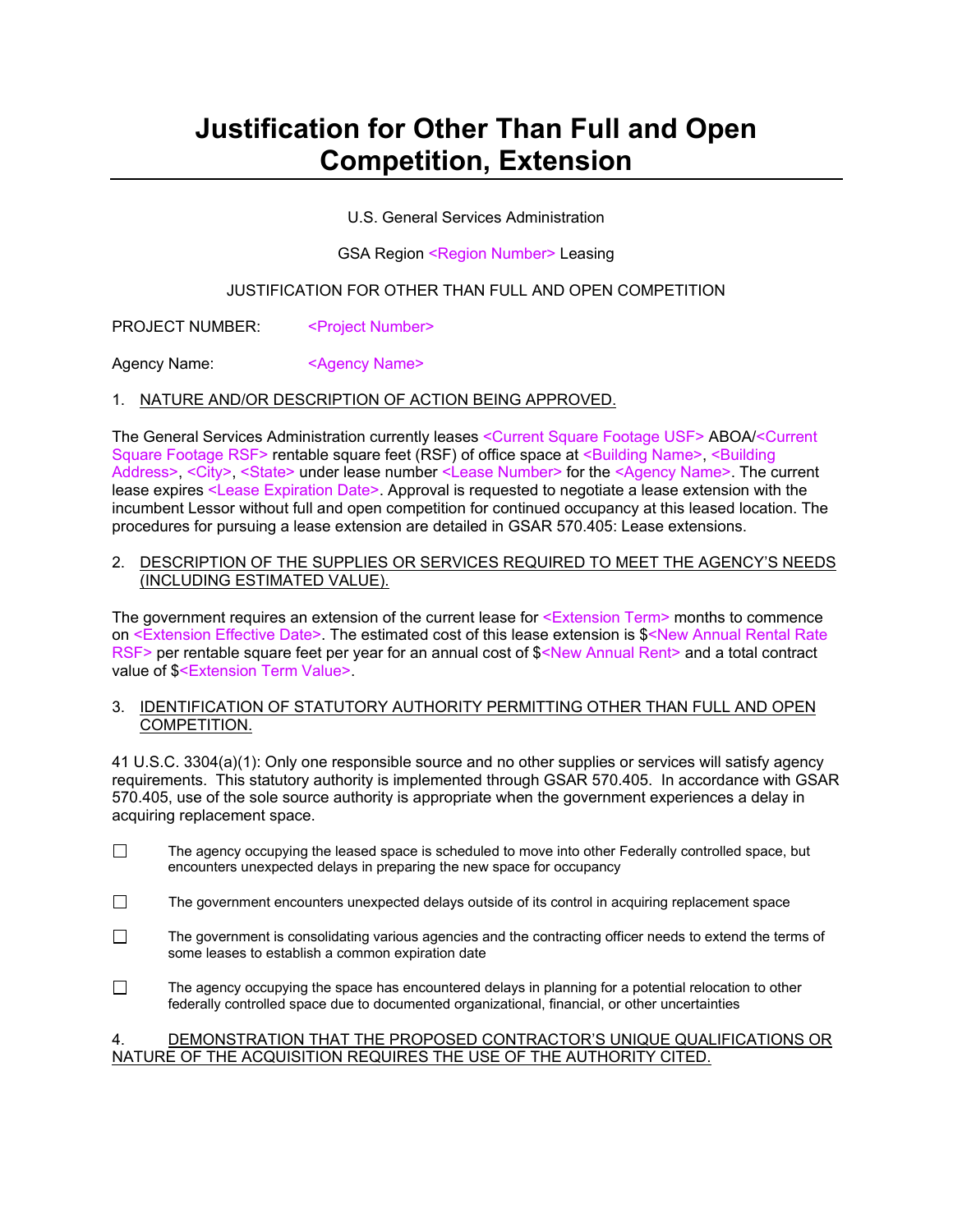It is in the best interest of the Government to remain at the current location during the extension period. [Insert description of need for extension from 570.405 1 through 4 or other situation supporting extension]. Award to other than the current Lessor would require relocation of the entire requirement and would cause <Agency Name> to incur move and replication costs that would not be recovered through competition.

# 5. DESCRIPTION OF EFFORTS MADE TO ENSURE THAT OFFERS ARE SOLICITED FROM AS MANY POTENTIAL SOURCES AS IS PRACTICABLE.

In accordance with GSAM 570.106(d) and 570.405, an advertisement is not required for extensions.

# 6. DEMONSTRATION BY THE CONTRACTING OFFICER THAT THE ANTICIPATED COST TO THE GOVERNMENT WILL BE FAIR AND REASONABLE.

Recent market research conducted by the Lease Contracting Officer in <City> <State> showed the rental rate within the market area ranges from \$<Market FS Rate High> to \$<Market FS Rate Low>.

Therefore, the proposed rental rates for this lease extension of \$<New Annual Rent Rate RSF> per RSF, are within the current market range for this submarket and are deemed fair and reasonable by the GSA Lease Contracting Officer.

# 7. DESCRIPTION OF MARKET RESEARCH CONDUCTED AND THE RESULTS.

On <Market Research Date>, market research was conducted using <Market Data Sources>. The market research showed the rental rate within the market area ranges from \$<Market FS Rate High> to \$<Market FS Rate Low>.

# 8. OTHER FACTS SUPPORTING USE OF OTHER THAN FULL AND OPEN COMPETITION.

Remaining at the current location under a <Extension Term> month extension avoids a holdover and allows the Government to continue operations without disruption.

#### 9. LIST OF SOURCES, IF ANY, THAT EXPRESSED, IN WRITING, AN INTEREST IN THE ACQUISITION.

N/A

#### 10. STATEMENT OF ACTIONS, IF ANY, THE AGENCY MAY TAKE TO REMOVE OR OVERCOME ANY BARRIERS TO COMPETITION BEFORE ANY SUBSEQUENT ACQUISITION.

In advance of an existing lease contract's expiration, considerations will be given to allow for sufficient time to conduct a full and open procurement. The Government will consider the time and cost of moving from the existing location, and the time and cost to build out new space when deciding whether it is economically advantageous to stay at the existing building or to undergo a competitive action.

Additionally, consideration will be given to the customer agency's mission and security requirements (if applicable) to include limiting any agency space requirements that may be deemed unduly restrictive and thus favor the incumbent. The Government will remain conscious of the effort to continuously encourage competition when practicable.

# 11. CONTRACTING OFFICER CERTIFICATION.

By signature on this Justification for Other than Full and Open Competition, the GSA Lease Contracting Officer certifies that the award of a lease extension of <Extension Term> months for <Lease Number> is